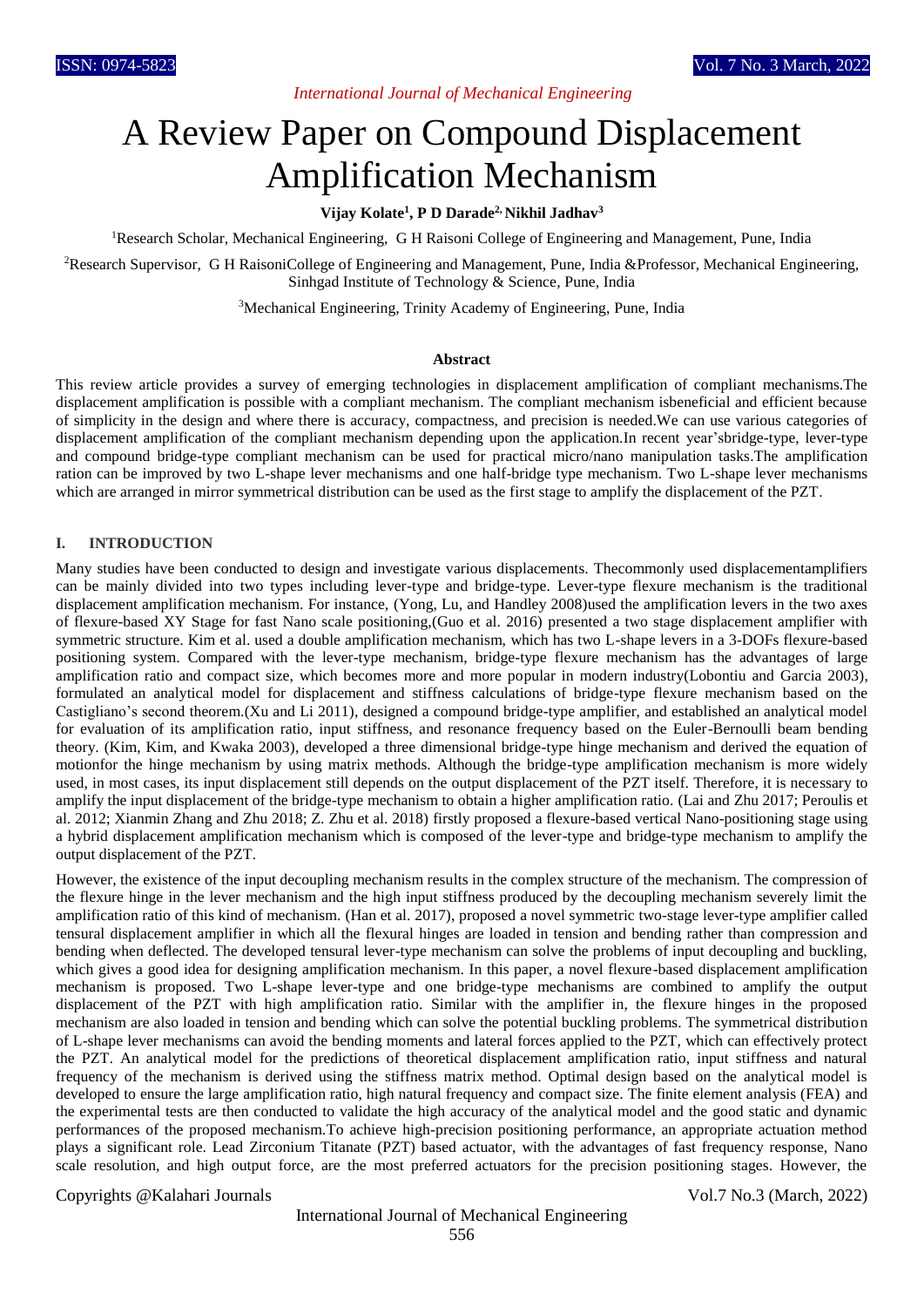precision positioning stages are usually required to achieve a stroke of several hundred microns, and PZT actuators with the output displacement stroke only 0.1%-0.2% of their own length are difficult to meet such requirements. In this case, it is necessary to amplify the output displacement of the PZT actuators by means of compliant amplification mechanism.

The lever amplification mechanism has a simple structure, but the amplification ratio is low in a limited space. The triangular amplification type mainly includes the Scott-Russell mechanism the bridge-type amplification mechanism and the rhombus amplification mechanism. The Scott-Russell mechanism is easily influenced by the angular deformation existed in the flexure hinges, and the reaction force generated in other parts making it difficult to get the desired amplification ratio. Therefore, a large number of scholars have focused on the study of the bridge-type amplification mechanism and the rhombus amplification mechanism in order to achieve the large amplification ratio in a compact space.(Wei et al. 2017),used the pseudo-rigid body approach to simplify the model of bridge-type amplification mechanism, and the geometric relationship was adopted to derive the ideal amplification ratio. Based on the Castigliano's second theorem,(Lobontiu and Garcia 2003),established an analytical model for stiffness analysis and displacement amplification ratio of the bridge-type amplification mechanism. (Ma et al. 2006),further simplified the ideal amplification ratio model of the bridge-type mechanism by introducing the instantaneous velocity analysis, and then the theory of elastic beam and the principle of virtual work were utilized to derive the theoretical amplification ratio through considering the torsional deformation and axial deformation of flexible hinges. (Xu and Li 2011), developed an analytical model of a composite bridge-type amplification mechanism using elastic beam theory. (Qi et al. 2015), combined the geometric relationship with the elastic beam theory and derived a novel amplification ratio model of the bridge-type amplification mechanism, which improved the accuracy of the original model. (Ye et al. 2010), abandoned the derivation method of the geometric approximation relationship, and theprinciple of the energy conservation and the elastic beam theory was employed. The deformation of the flexible hinges and connecting beams was considered in the model to further improve the accuracy of the theoretical amplification analysis.

### **II. LITURATURE SURVEY/BACKGROUND**

Compliant mechanism based systems with precision motion are very much in demand in micro-precision industry because of which conventional rigid body mechanisms are becoming redundant due to less accuracy than compliant mechanism. In this paper author has attempted a novel approach to design a compliant mechanism with circular based contemporary flexure hinge(Aswin Srikanth and Bharanidaran 2017). A novel micro machined mechanical amplification unit for increasing the stroke of piezoelectric micro actuators up to high frequencies is presented in this paper. Frequencies from quasi-static up to 15 kHz & an amplification ratio of 5-13 is obtained when comparing displacements at the piezo element and at the lever tip. Results from finite element simulations were found to be in good agreement with experiments(Bolzmacher et al. 2010). In this paper Kinematic theory was used to analyse the ideal displacement amplification ratio of a bridge-type flexure hinge in this paper, and the flexure hinge was regarded as a pure multi-rigid body with ideal pivots. Elastic beam theory was used to analyse the theoretic displacement amplification ratio when considering the translational and rotational stiffness of the flexure pivots(Yang et al. 2017; Ye et al. 2010).

This paper presents the design theory and synthesis of compliant micro leverage mechanisms including single-stage and multistage micro levers. The analysis of a single-stage micro leverage mechanism is presented as the building block for the multistage micro leverage mechanisms. A resonant accelerometer with a two-stage micro leverage mechanism is designed and fabricated by a silicon-on-insulator MEMS process run(Su and Yang 2001). Specific analysis is presented in this paper to further understand the characteristics of displacement amplification of bridge-type mechanism. Kinematics theories are used to obtain the average ideal displacement amplification ratio during the deformation process. . Elastic beam theory is adopted to analyse the deformation of the hinges, and a novel formula of theoretical displacement amplification ratio is carried out(Kim, Kim, and Kwaka 2003). This paper presents the design methodology and dynamic modelling of a piezo-driven flexure-based Scott-Russell mechanism for Nano-manipulations. The transient responses of the flexure-based Scott-Russell mechanism to three typical signals are derived based on the Laplace transform method. It is noted that the cycloidal command signal can generate vibration-free motion, and thus improve the dynamic performance of the flexure-based mechanism(M. I. Frecker, Dziedzic, and Haluck 2002).

Compliant mechanism, a joint less mechanism is extensively being used for precision application such as biomedical, micro electro mechanical system (MEMS) and nanotechnology application due to absence of friction and hence, wears, lubrication, backlash issues. Compliant mechanisms are mainly used to enhance or lower the displacement of magnification ratios. In this work a compliant pantograph mechanism is designed and analysed for the linear displacement applications(Patil, Anerao, and Chinchanikar 2018). This paper presents the design, modelling, and experimental testing of a novel piezo-driven XY stage with parallel, decoupled, and compact kinematic structure. The experimental results show that the XY stage has a large amplification ratio of 7.48 and a large workspace range of 150.3  $\mu$ m  $\times$  147.9  $\mu$ m. In addition, the parasitic motion along the y-axis (x-axis) accounts for 0.94% (0.74%) of the x-axis (y-axis) motion, which indicates that the stage possesses excellent decoupling characteristics (Yang et al. 2017)**.** The present work approaches the experimental validation of compliant mechanism movements. It had studied the movements using four methods: photo capture method, video capture method, optical sensor method and palpation method. The presentation of the four methods, the experimental results and their interpretation are found in this study(Wilcox and Howell 2005)In this paper, a new topology that is a symmetric five bar profile for displacement amplification is proposed, and a compliant mechanical amplifier (CMA) based on the new topology is designed to amplify the stroke of a piezoelectric actuator. The designed CMA is clearly better than the CMA based on the topology of a double symmetric four bar profile. Finally, the design is fine-tuned by examining critical parameters for the proposed CMA in light of a large displacement amplification ratio (Ouyang, Zhang, and Gupta 2005)**.**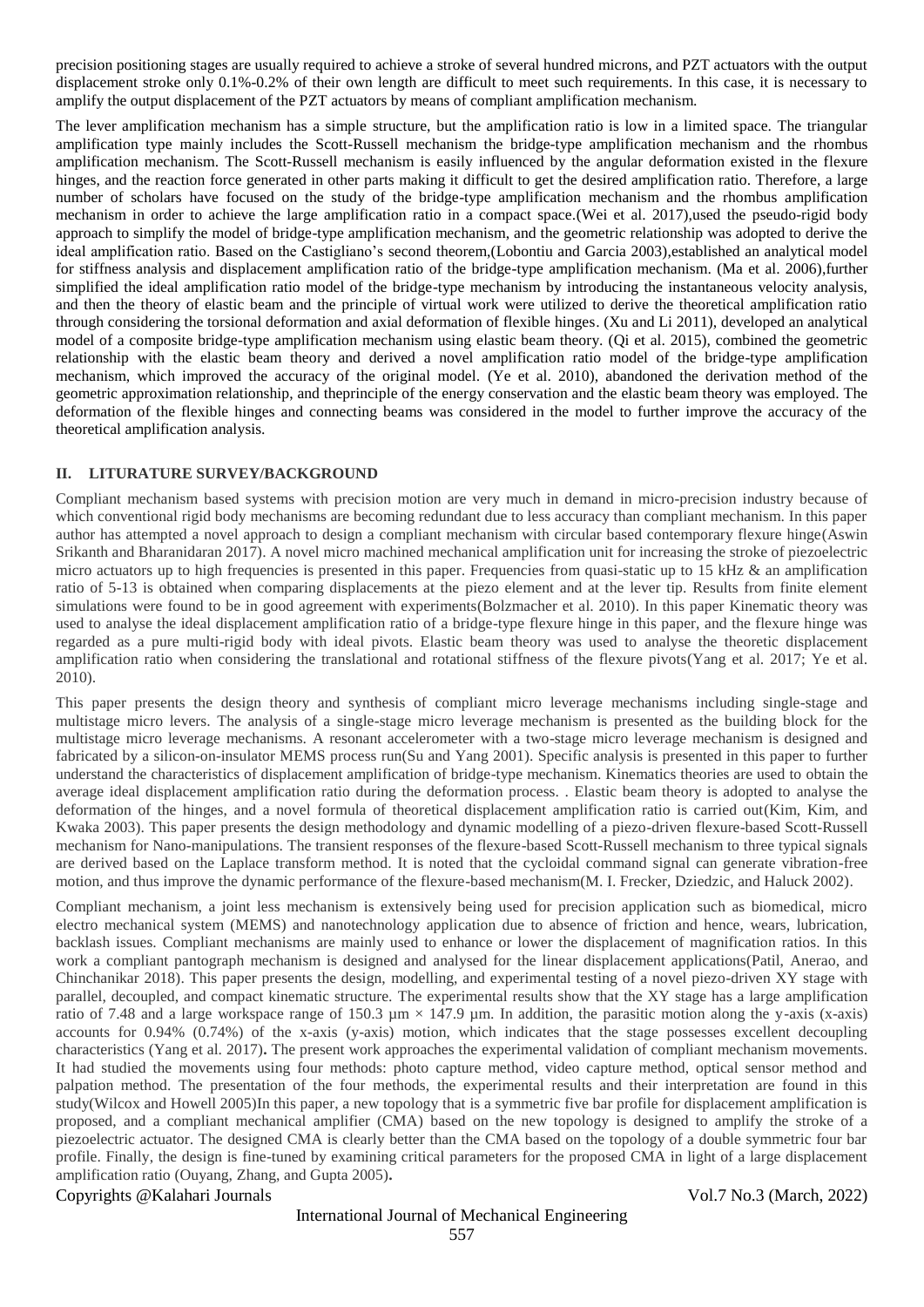In this papertwo methods for handling the multiple output requirements are developed, a combined virtual load method and a weighted sum of objectives method. The problem formulations and numerical solution procedures are discussed and illustrated by design examples(M. Frecker, Kikuchi, and Kota 1999)**.** The present work investigates the finite element analysis of compliant mechanism for plier type device using linear solver in Pre/Post tool available in Siemens NX 12. A computer aided design (CAD) model of the mechanism is recreated through approximate geometry tracing and the models are recorded for optimization. The model parameters are then imported into Pre/Post tool for simulation using the Linear Solver(Ibrahim, Warsame, and Pervaiz 2019). In the study, 'monolithic' compliant slider crank mechanism is proposed. A flexure based mechanism is developed for achieving geometric amplification of input motion. A Pseudo Rigid Body Model (PRBM) has been implemented to correlate the input force and corresponding displacement, for slider crank mechanism. The validation of the geometric model and PRBM has been carried out using finite element analysis (FEA) simulation and results are corroborated with experimental ones(Deshmukh et al. 2014). Analytical equations have previously been specifically developed for two configurations of bridge mechanisms: parallel and rhombic type. The formulations of the new analytical method are simplified and efficient, which help to achieve sufficient estimation and optimization of compliant bridge mechanisms for nano-positioning systems(Wei et al. 2017)**.**

This paper presents the design, development, and testing of a novel three-degree-of- freedom compliant parallel-kinematic active constant-force stage. The active constant-force property enables a large travel and constant driving property, which is enabled by introducing symmetrical bistable flexure hinges (Xiaozhi Zhang and Xu 2019). In this paper, we focus on the continuum topology optimization methods and present a survey of the state-of-the-art design advances in this research area over the past 20 years. The presented overview can be helpful to those engaged in the topology optimization of compliant mechanisms who desire to be appraised of the field's recent state and research tendency (B. Zhu et al. 2020). This paper proposes a novel piezo-driven compliant stage for long travel range with Nano-motion. For long travel range, the piezo-driven compliant stage requires mechanical amplification mechanisms due to the short displacement of its stack-type piezoelectric element. The piezo-driven compliant stage consists of compliant mechanisms for motion guidance and displacement amplification, stack-type piezoelectric elements, and high-precision displacement sensors(Choi, Lee, and Hata 2010). This paper describes the development of a micro gripper mechanism capable of delivering high precision and fidelity manipulation of micro objects. The mechanism adopts a flexurebased concept on its joints to address the inherent nonlinearities associated with the application of conventional rigid hinges. A combination of two modelling techniques namely Pseudo Rigid Body Model (PRBM) and Finite Element Analysis (FEA) was implemented to expedite the prototyping procedure which leads to the establishment of high performance mechanism (Zubir, Shirinzadeh, and Tian 2009).

This paper explores the various advantages of the compliant mechanism and some of the difficulties in the design of the compliant mechanisms, and designing a compliant mechanism for displacement amplification of piezo-electric actuator is developed using a topological optimization approach(Arunkumar and Srinivasan 2006)**.** This paper presents a precision compliant parallel-structure positioner, which is dually driven by six piezoelectric motors and six piezoelectric ceramics. This compliant system has a high load capacity of more than 2 kg because the parallel mechanism with high load capacity is the main architecture. This system can also provide relatively large workspace and high accuracy simultaneously compared with conventional compliant positioner systems because it perfectly integrates two kinds of piezoelectric actuators in one system (Dong, Sun, and Du 2007). The paper focuses on the development of design equations that can accurately predict the behaviour of such stages especially the "lost motion" due to hinge stretching. The development of these equations is based on a static analysis of a general configuration of a single-axis, translational, flexure-hinge type, piezo drivenmicro-positioning stage using amulti-lever structure. The displacement ratio between the input and output motions of one of the levers, plus the stiffness at either end of this lever are obtained based on the analysis(Jouaneh and Yang 2003).

The aim of this paper is to incorporate the flexure hinges that were introduced and modelled by means of their compliances within the previous chapter into various mechanisms, either planar or spatial, in order to derive static (quasi-static) models that can naturally include, develop, and take advantage of the compliance-defined flexures. Such mechanisms that are formed by connecting rigid links and flexure hinges will be called flexure based compliant mechanisms(Lobontiu and Garcia 2003)**.** This paper describes an approach for synthesizing compliant mechanisms that uses topology optimization to meet particular functional needs. Topology optimization techniques are especially useful when the designer does not have a particular compliant mechanism already in mind. This approach can also be used to augment intuition based or experience-based compliant mechanism designs(M. I. Frecker, Dziedzic, and Haluck 2002)**.** In this paper, a force estimation strategy is proposed by comparing the practically measured displacement with the estimated free one without external forces, when subjecting to any given actuation voltages. To have an accurate prediction of the free displacement relating to the actuation voltage, an improved fractional order model is proposed(Z. Zhu et al. 2018).

This paper presents the design theory and synthesis of compliant micro leverage mechanisms including single-stage and multistage micro levers. The analysis of a single-stage micro leverage mechanism is presented as the building block for the multistage micro leverage mechanisms(Su and Yang 2001)**.** Commercial multilayer piezo actuators, in other words, piezo stacks have a limited deformation range of about 10mm per centimetre, and thus a flexure hinge is often used to amplify the small displacement of a piezo stack in many applications A flexure hinge has the strengths of no backlash, not requiring lubrication, and a compact structural design compared with other mechanical motion-transfer devices such as gears or pin joints(Kim, Kim, and Kwaka 2003)**.** The paper formulates an analytical method for displacement and stiffness calculations of planar compliant mechanisms with single-axis flexure hinges. The procedure is based on the strain energy and Castigliano's displacement theorem and produces closed-form equations that incorporate the compliances characterizing any analytically-defined hinge, together with the other geometric and material properties of the compliant mechanism(Lobontiu and Garcia 2003)**.**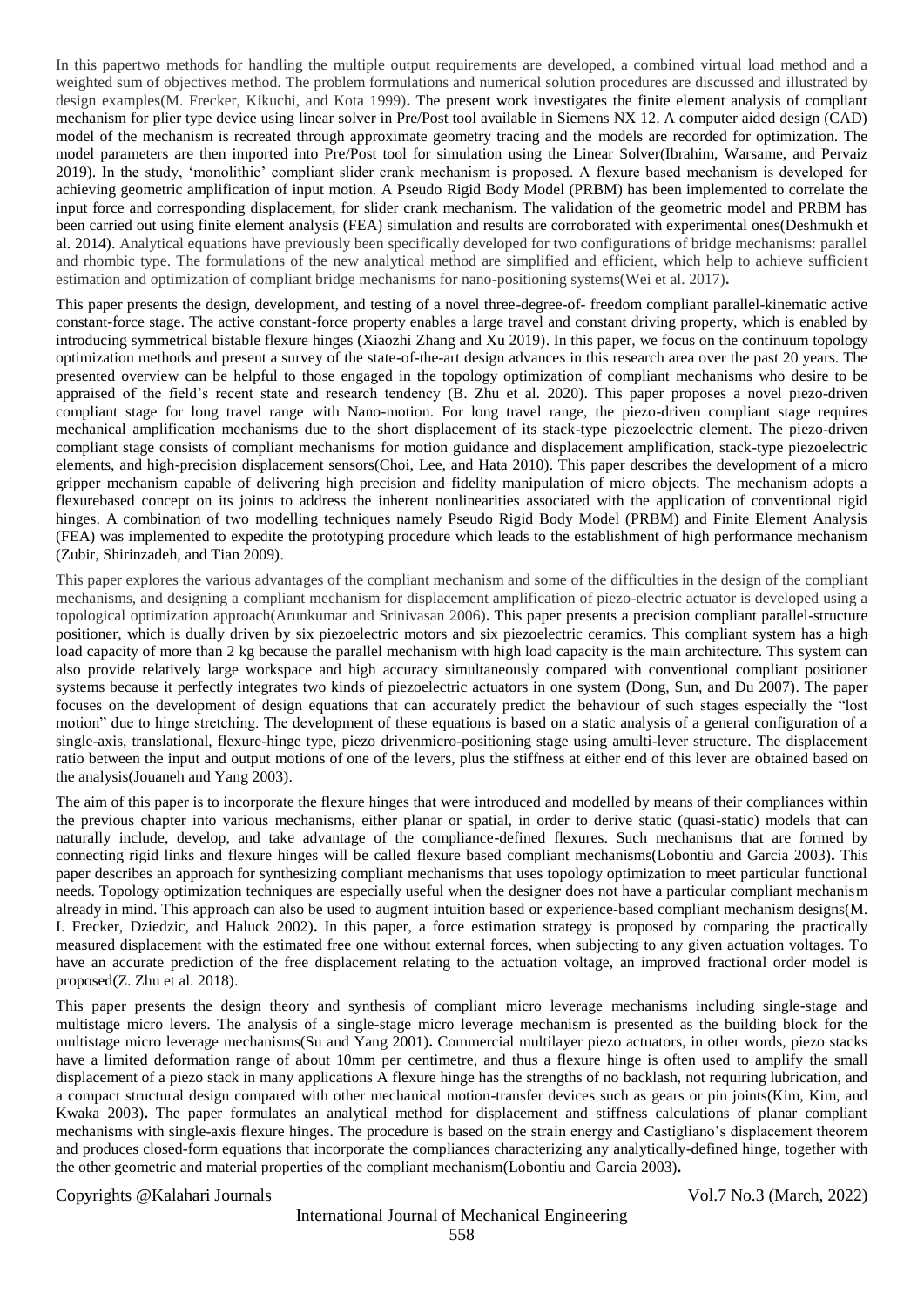This paper presents a precision compliant parallel-structure positioner, which is dually driven by six piezoelectric motors and six piezoelectric ceramics. This compliant system has a high load capacity of more than 2 kg because the parallel mechanism with high load capacity is the main architecture(Dong, Sun, and Du 2007)**.** This paper describes the development of a micro gripper mechanism capable of delivering high precision and fidelity manipulation of micro objects. The mechanism adopts a flexurebased concept on its joints to address the inherent nonlinearities associated with the application of conventional rigid hinges(Zubir, Shirinzadeh, and Tian 2009)**.**

#### **III. RESEARCH GAP ANALYSIS**

Although various amplification mechanisms have been used in the current flexure-based stages, limited investigations on the extension of double-rocker mechanisms to X-Y stage design have been implemented. Moreover, most of the reported piezo-driven X-Y stages have a small workspace range, which is not applicable for many multi-scale micro-manipulation tasks. Although a few X-Y stages have an amplification ratio larger than 7, the large cross-axis coupling ratio and huge structural parameters restrict their applications. In addition, for many manipulation tasks such as a scanning application using an atomic force microscope, a high-speed positioning is desirable. Hence, to guarantee an effective and reliable manipulation process, a high resonant frequency of the stage should also be concerned. To summarize, designing aX-Y stage with a large workspace, good decoupling performance, high resonant frequency, andcompact size remains essential but challenging.

A novel flexure-based displacement amplification mechanism is proposed with X-Y stages.Two L-shape lever-type and one bridge-type mechanisms are combined to amplify the outputdisplacement of the PZT with high amplification ratio. The flexure hinges in the proposedmechanism are also loaded in tension and bending which can solve the potential bucklingproblems. The symmetrical distribution of L-shape lever mechanisms can avoid the bendingmoments and lateral forces applied to the PZT, which can effectively protect the PZT.

#### **IV. PROPOSED WORK/SYSTEM**

The research work is focused on design and theoretical modelling totally decoupled X-Y stage with compound bridge mechanism for practical micro/nano manipulation tasks. Research work proposes a novel X-Y stage based on the compound bridge mechanism and the parallelogram mechanism is proposed to achieve a large workspace range and a totally decoupled motion of the output platform. The aim of work is to demonstrate theoretically and experimentally novel X-Y stage based on the compound bridge mechanism and the parallelogram mechanism for practical micro/nano manipulation tasks.

The X-Y compliant positioning stage with the Compound bridge-type mechanism has dimension of 150 mm x 150 mm x 12 mm as shown in figure 1. It consists of two Compound bridge-type amplification mechanisms, 16 leaf-type flexible beams and a working platform. In order to amplify the output displacement of the PZT actuators, two PZT actuators are bolted inside of the compound bridge-type amplification mechanism. The whole structure is arranged orthogonally which made the independent motions in X and Y directions achieved. The middle eight leaf-type flexible beams adopt a parallel and symmetrical arrangement to form two double parallelogram mechanisms which respectively connected to the working platform and the bridge-type amplification mechanism. In addition, two leaf-type flexible beams are also arranged in parallel between the output end of the Compound bridge- type amplification mechanism and the base.



**Figure1: A Proposed X-Y stage with Compound Bridge Mechanism**

The detailed structural dimensions of X-Ystage is shown in Table 1. The schematic and working principle of flexure-based displacementamplification mechanism is depicted in Fig. 2. The amplification mechanism consistsof two L-shape lever mechanisms and one half-bridge type mechanism. Two L-shape levermechanisms which are arranged in mirror symmetrical distribution are used as the first stageto amplify the displacement of the PZT. The output displacements of the two L-shape levermechanisms are then input to the half-bridge type mechanism. The detailed design parameterof compound bridge type mechanism is shown in table 2.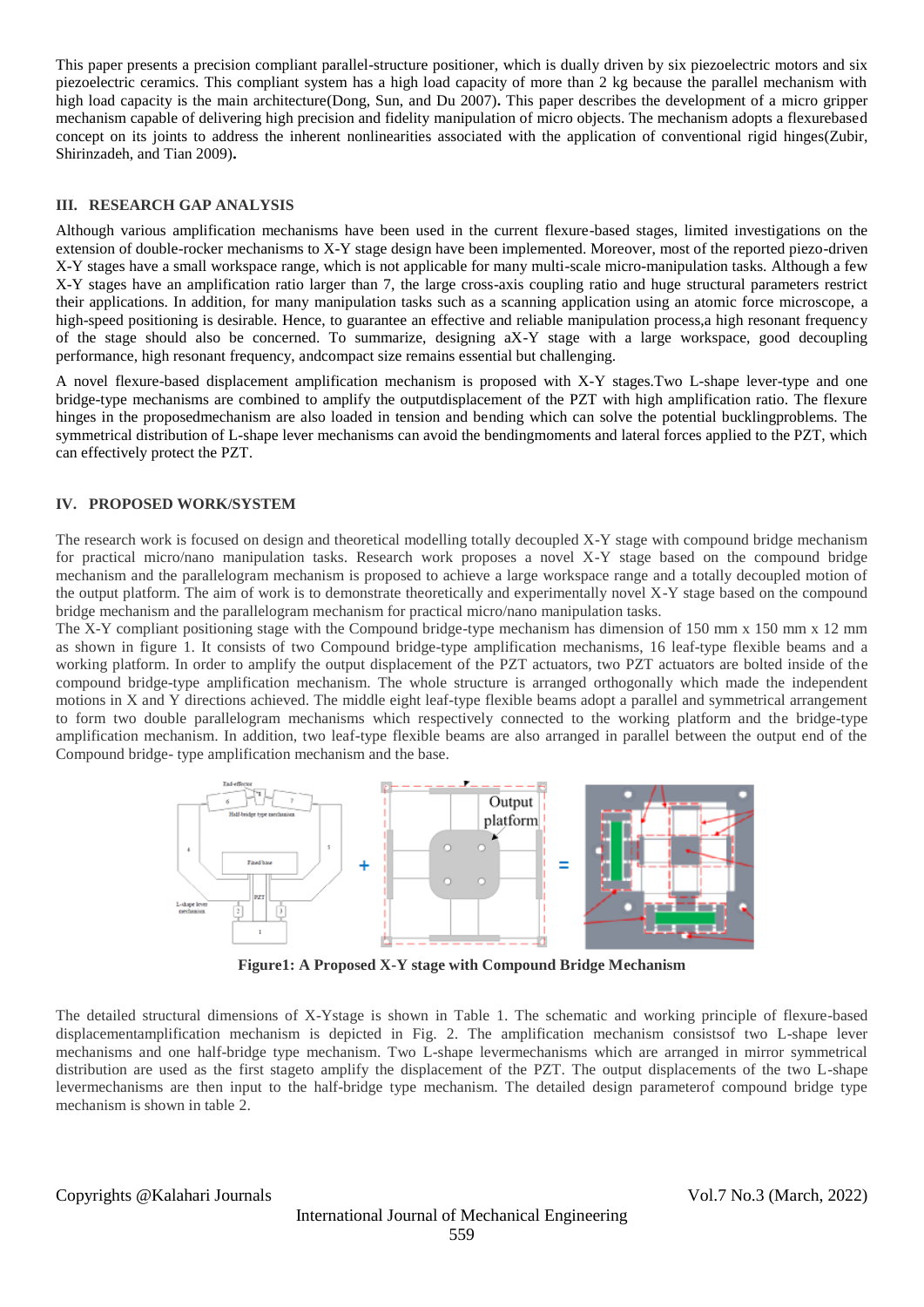

 $\boldsymbol{x}$ 



**Figure 2: A Structural diagram of X-Y stage Figure 3: A Structural diagram of compound bridge type mechanism**

| <b>Symbol</b> | <b>Value</b> | Unit |  |
|---------------|--------------|------|--|
| $l_{bl}$      | 21.0         | mm   |  |
| $l_{h2}$      | 20.2         | mm   |  |
| h.            | 0.4          | mm   |  |

**Table 1: Structural parameters/ dimensions of the X-Y stage**

**Table 2: Structural parameters/ dimensions of the Compound Bridge Type Mechanism**

| <b>Symbol</b> | Value | Unit | <b>Symbol</b>  | <b>Value</b> | Unit     |
|---------------|-------|------|----------------|--------------|----------|
| $\iota_I$     |       | mm   | l6             | 36           | mm       |
| $l_2$         | 8     | mm   |                | 10           | mm       |
| $l_3$         | 10    | mm   | $t_I$          | 1.4          | mm       |
| $l_4$         | 46    | mm   | t <sub>2</sub> |              | mm       |
| l5            | 70    | mm   | $\alpha$       |              | $\Omega$ |

The developed CATIA model of X-Y stage with the Compound bridge-type Mechanism isillustrated in figure 3.





**Figure 3: The developed CATIA model of X-Y stage with the Compound bridge-type Mechanism**

The experimental configuration of the X-Y stage with the Compound bridge-type Mechanism is in Figure 4. The X-Y stage body the Compound bridge-type Mechanism will manufacture by wire EDM.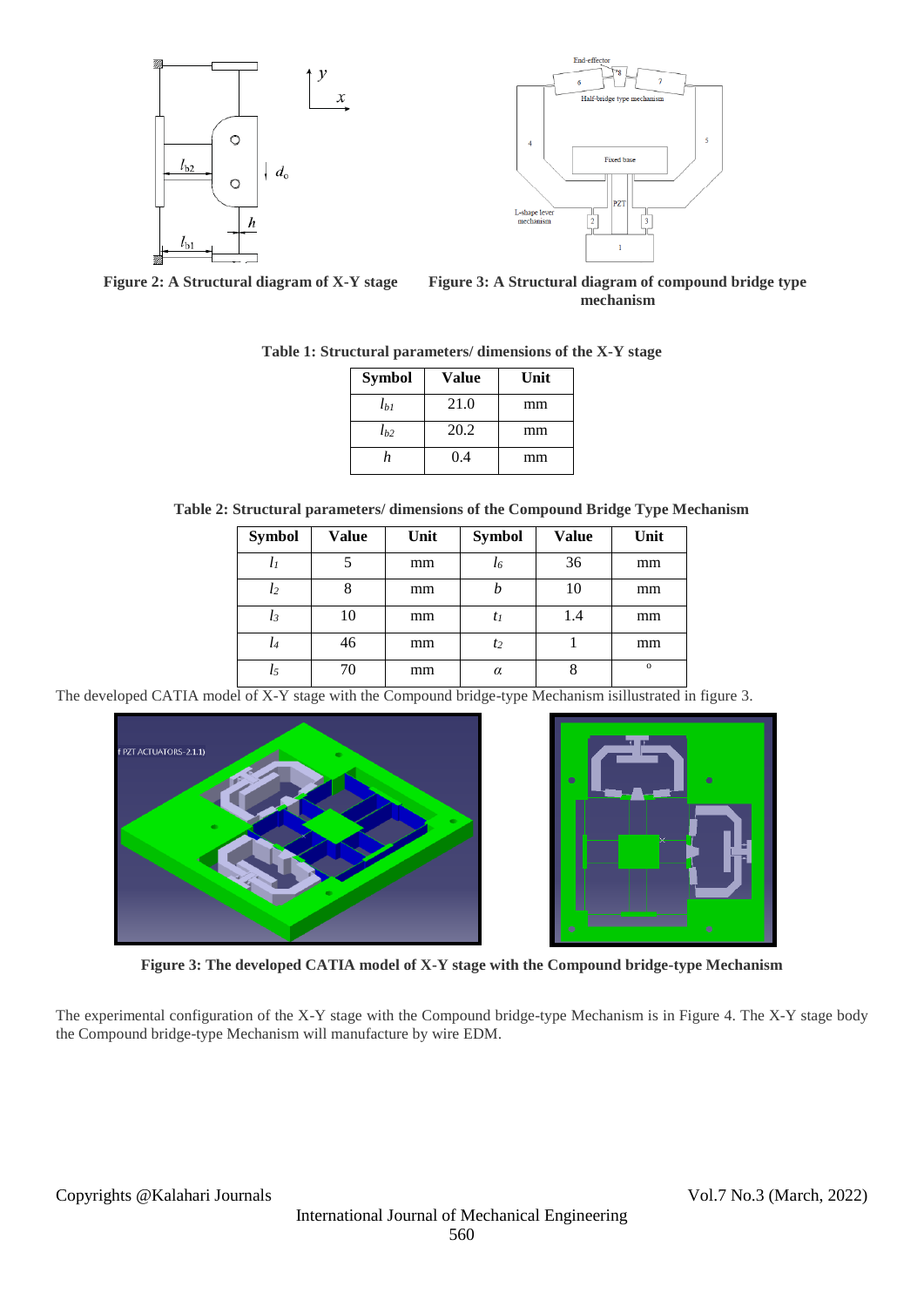

**Figure 4: A Proposed Experimental Method for X-Y stage with Compound Bridge Mechanism**

The input of Compound bridge-type Mechanism and output displacement of the X-Y stage was measured with a laser displacement sensor. (Model: LK-G30; Keyence Corporation). The laser displacement sensor had a resolution of 50 nm and a measuring range of  $\pm$  5 mmto providedrivingvoltage(0-120V)forthePZT, and the nominal stroke, stiffness, and blocking force oftheactuatorare 19± 2 mm (when drivingvoltageis150V), 89.5 N/µm, and 1700 N, respectively.TheclosedloopcontrolofthePZTactuatorswouldrealizedthroughtheinside position sensor, and the influence of the hysteresis characteristics of the PZT actuator will almost eliminated. The data acquisition systems in combination with an analog output module and an analog input module will be used to provide four channel digital-to-analog (D/A) andanalog-todigital (A/D) modules for voltage output and data acquisition. Theexperimentalsystemwillperformed usingaPCwithLab-VIEWsoftware.

#### **V. PROPOSED METHODOLOGY**

The proposed, methodology for X-Y stage with compound bridge mechanism is as shown in figure 5. The methodology consist of six steps such as design of X-Y stage with compound bridge mechanism, analysis of X-Y stage with compound bridge mechanism, manufacturing of XY stage with compound bridge mechanism, system integration & interfacing with PC, system modeling, and performance analysis.

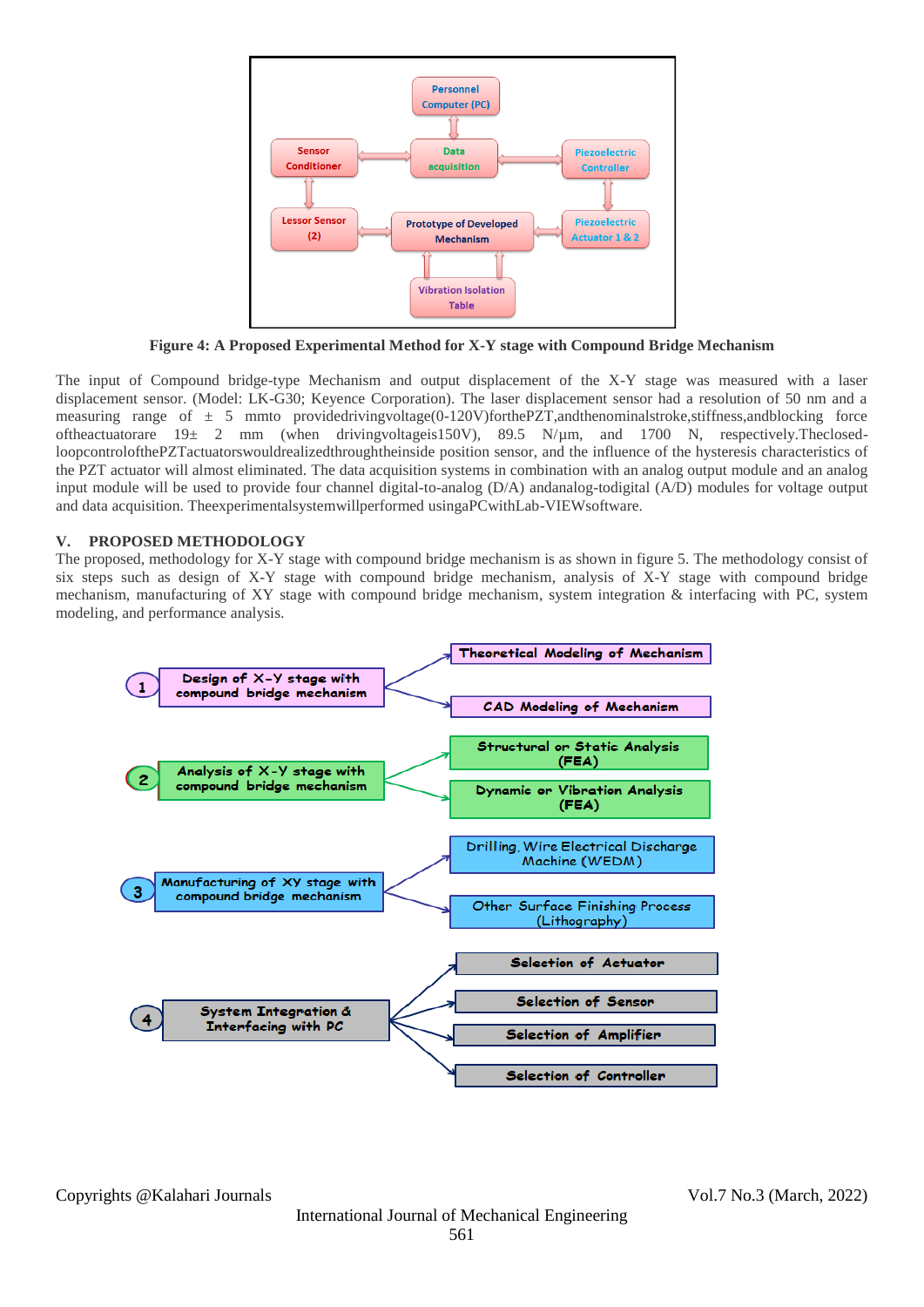

**Figure 5: A Proposed Methodology for X-Y stage with Compound Bridge Mechanism**

In design of X-Y stage with compound bridge mechanism, we will carry out theoretical modeling of mechanism and CAD modeling of mechanism. We will carry out Static Structural and dynamic analysis in analysis of X-Y stage with compound bridge mechanism. We will manufacture XY stage with compound bridge mechanism wire electric discharge machine, drilling machine and other surface finishing processes. We will select different sensors, actuator, amplifier and controller required for system integration and interfacing with PC systems. We will carry out system modeling based on theoretical principle and experimental model prediction. The performance analysis of different parameters like amplification ration, travel range and motion resolution will be carried out.

### **VI. CONCLUSION**

The recent emerging trends in bridge-type, lever-type, and compound bridge-type displacement amplification of compliant mechanismshave reviewed in literature review.The gap analysis of different types of displacement amplification of compliant mechanismshas reviewed. We have proposed a design and theoretical modeling totally decoupled X-Y stage with compound bridge mechanism for practical micro/nano manipulation tasks. We have proposed methodology and experimental method for X-Y stage with compound bridge mechanism.The amplification ration can be improved by two L-shape lever mechanisms and one half-bridge type mechanism. Two L-shape lever mechanisms which are arranged in mirror symmetrical distributioncan be used as the first stage to amplify the displacement of the PZT.

### **REFERECNES**

- 1. Arunkumar, G., and P. S.S. Srinivasan. 2006. "Design of Displacement Amplifying Compliant Mechanisms with Integrated Strain Actuator Using Topology Optimization." *Proceedings of the Institution of Mechanical Engineers, Part C: Journal of Mechanical Engineering Science* 220(8): 1219–28.
- 2. Aswin Srikanth, Sai, and R. Bharanidaran. 2017. "Design and Development of Compliant Mechanisms Using Parameterization Technique." *Materials Today: Proceedings* 4(8): 7388–96. https://doi.org/10.1016/j.matpr.2017.07.069.
- 3. Bolzmacher, C. et al. 2010. "Displacement Amplification of Piezoelectric Microactuators with a Micromachined Leverage Unit." *Sensors and Actuators, A: Physical* 157(1): 61–67.
- 4. Choi, Kee Bong, Jae Jong Lee, and Seiichi Hata. 2010. "A Piezo-Driven Compliant Stage with Double Mechanical Amplification Mechanisms Arranged in Parallel." *Sensors and Actuators, A: Physical* 161(1–2): 173–81.
- 5. Deshmukh, Bhagyesh et al. 2014. "Development of a Four Bar Compliant Mechanism Using Pseudo Rigid Body Model (PRBM)." *Procedia Materials Science* 6(Icmpc): 1034–39. http://dx.doi.org/10.1016/j.mspro.2014.07.174.
- 6. Dong, W., L. N. Sun, and Z. J. Du. 2007. "Design of a Precision Compliant Parallel Positioner Driven by Dual Piezoelectric Actuators." *Sensors and Actuators, A: Physical* 135(1): 250–56.
- 7. Frecker, M., N. Kikuchi, and S. Kota. 1999. "Topology Optimization of Compliant Mechanisms with Multiple Outputs." *Structural Optimization* 17(4): 269–78.
- 8. Frecker, Mary I., R. P. Dziedzic, and R. S. Haluck. 2002. "Design of Multifunctional Compliant Mechanisms for Minimally Invasive Surgery." *Minimally Invasive Therapy and Allied Technologies* 11(5–6): 311–19.
- 9. Guo, Kang, Mingyang Ni, Huanan Chen, and Yongxin Sui. 2016. "A Monolithic Adjusting Mechanism for Optical Element Based on Modified 6-PSS Parallel Mechanism." *Sensors and Actuators, A: Physical* 251: 1–9. http://dx.doi.org/10.1016/j.sna.2016.09.035.
- 10. Han, Qi, Kaifang Jin, Guimin Chen, and Xiaodong Shao. 2017. "A Novel Fully Compliant Tensural-Compresural Bistable Mechanism." *Sensors and Actuators, A: Physical* 268: 72–82. http://dx.doi.org/10.1016/j.sna.2017.10.012.
- 11. Ibrahim, Abdulrahman, Ahmed Abdulkadir Warsame, and Salman Pervaiz. 2019. "Finite Element (FE) Assisted